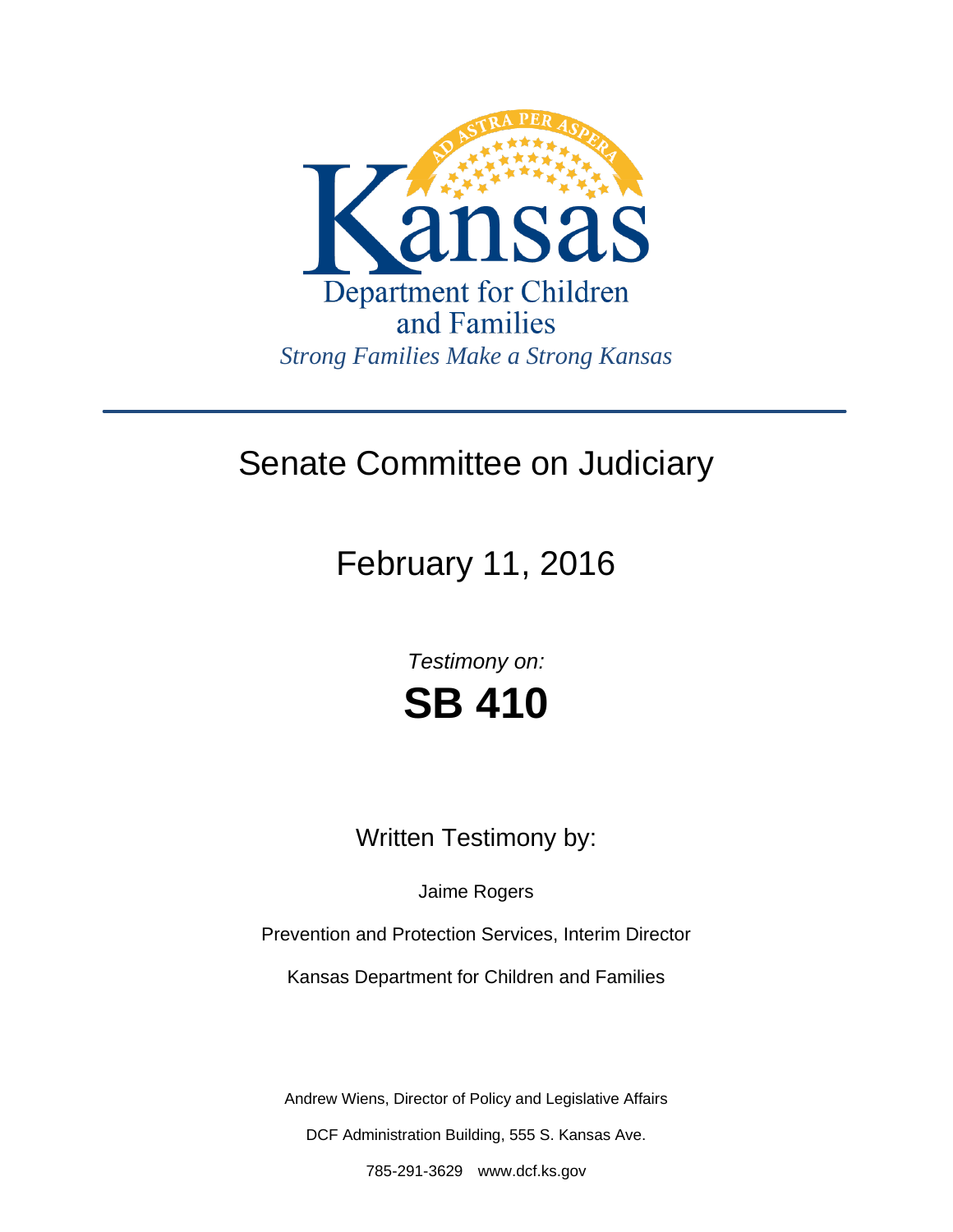## **Testimony of:**

 Jaime Rogers Prevention and Protection Services, Interim Director Kansas Department for Children and Families Topeka, Kansas

## **Testimony on:**

SB 410

## **Chair King, Vice Chair Smith, Ranking Member Haley and Members of the Committee:**

The Kansas Department for Children and Families (DCF) values and appreciates the role foster parents fill in the lives of children who have for various reasons been removed from their home and placed in the custody of the Secretary of DCF. Our mission is to protect children, promote healthy families and encourage personal responsibility. Our primary goal is always to ensure the safety of children in our care, achieve permanency with priority to returning them to their family and promote their well-being. Foster parents provide a stable and safe environment for children while they are temporarily placed out of their home. We appreciate all foster families that provide a safe environment for children in need of care. The ideal foster home consists of a married couple, although we realize this is not always an option. Single foster parents can provide needed love and support to foster children as well.

SB 410, the CARE family pilot program for foster care, establishes a new category/class of foster care family that "may" be licensed as a "CARE family". DCF strongly supports providing the best possible foster parents for the children in the care of the Secretary and supports providing those foster parents with the training and resources they need in this important undertaking. Our agency greatly appreciates the impact of good foster parents on children who have been removed from their homes due to abuse, neglect or other traumatic experiences.

SB 410 provides that the CARE family "may" be selected and "licensed" by the Secretary if the criteria requirements set forth in the section are met. New Section 1. (c) states that a "CARE family's home "shall not be considered a child care facility and shall not be required to be licensed under article 5 of chapter 65 of the Kansas Statutes Annotated, and amendments thereto." It appears separate licensing rules and regulations would be required by the Secretary in connection with the CARE family. As the proposed language outlines, CARE families must meet certain criteria, most of which is not currently required per statute or regulation. The selection is based upon the criteria set out in the bill, which is unrelated to criteria generally used to establish a different "category" of foster home, such as level of care, special needs of child, etc. This would result in a tiered foster parent system that might create unintended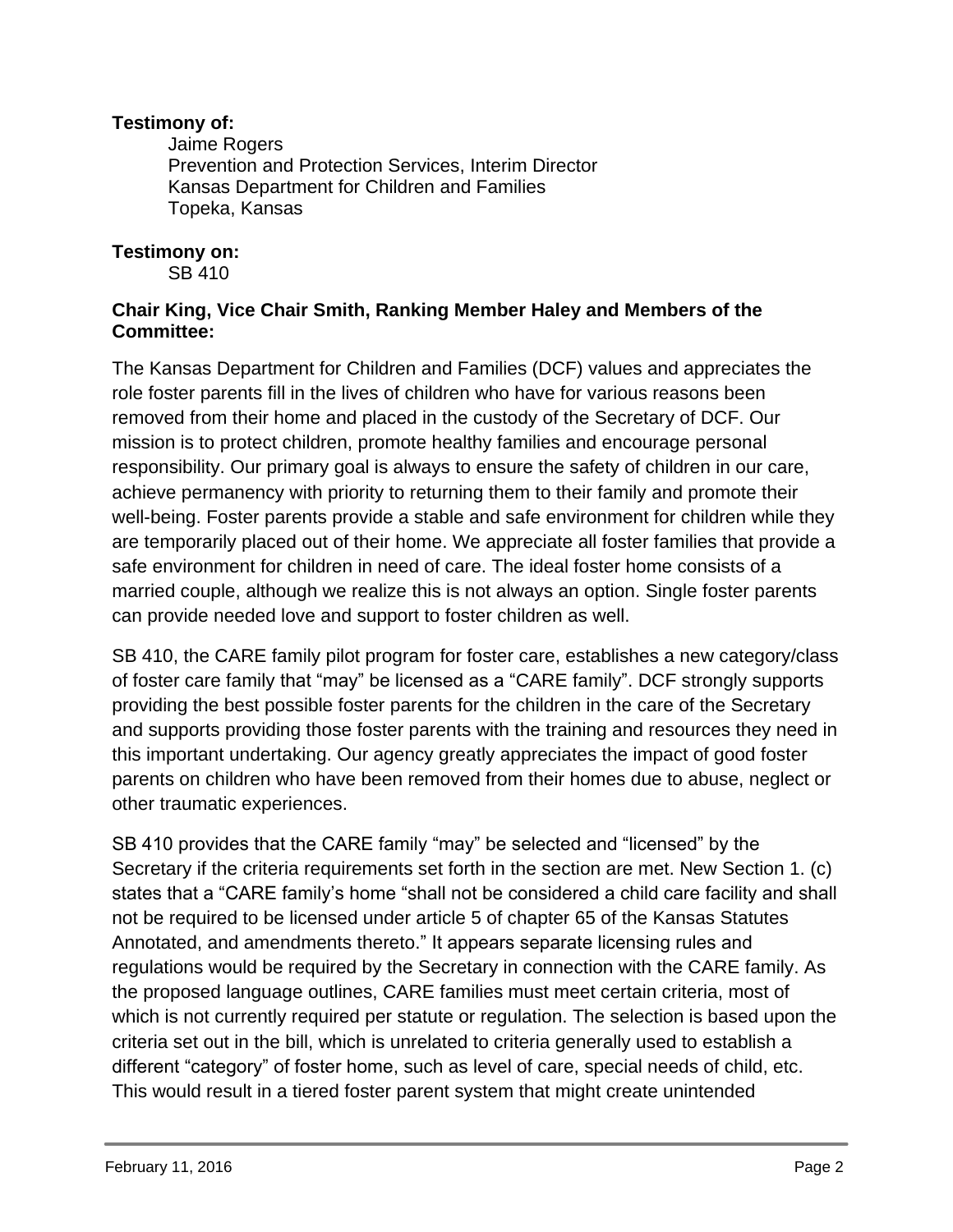consequences. However, having this set-up as a pilot would allow an opportunity to assess those consequences. Consideration should be given and explored on the impact that establishment of a special type of foster home (not based upon level of care) may have relating to Title IV-E funding for foster children.

Often, children in foster care will have problematic behaviors due to the abuse and neglect to which they have been subjected in their past. Generally, criteria for a foster family home is based on level of care and focus on the child's needs. This currently serves as the basis for different categories of foster homes, such as therapeutic foster homes. In these cases, the therapeutic foster parent has brought additional training and experience into the foster parent-child relationship.

New Section 1 (e)(1) addresses the right for the CARE family to submit a report on a form created by DCF. K.S.A. 38-2261 currently embodies much of the language proposed in this section. It provides for reports to be made by foster parents. It requires the Secretary to provide notice to the foster parent of his/her right to submit a report. Copies are to be made available to all parties. The report is to be on a form created by DCF. DCF has this report form posted on its website and contained in the Prevention & Protection Services Policy & Procedures Manual. (e)(2) provides that notice is to be given by the courts to foster parents of court proceedings related to CINC matters. K.S.A. 38-2254 currently requires such notice and opportunity to be heard in connection with dispositional hearings, and 38-2265 requires such notice and opportunity to be heard relating to all permanency hearings.

Determination of compliance of the CARE family with certain enumerated criteria must rely upon self-reporting, which is not subject to validation. We would suggest that language be included in the bill that would create a system of accountability for families designated to be CARE families. We would need to work with our federal partners regarding the impact and unintended consequences that might result from passage of this bill.

The bill provides in (f)(1) that a CARE family shall determine how best to meet the educational needs of any child placed with the family and have sole discretion in the educational placement. The bill also provides the CARE family shall be reimbursed by the Secretary for "educational expenses incurred for each child who is not enrolled in a school district in an amount not to exceed the statewide average state aid per pupil. The bill states that the CARE family with whom a child has been placed shall become the educational advocate for such child. The CINC Code provides that the parents whose rights have not been terminated are to still be involved in such decisions unless the parents are unknown or unavailable (K.S.A. 38-2218). The best interest of each child in the custody of the Secretary should be considered in light of all facts and circumstances. Current language in the CINC Code regarding educational advocates